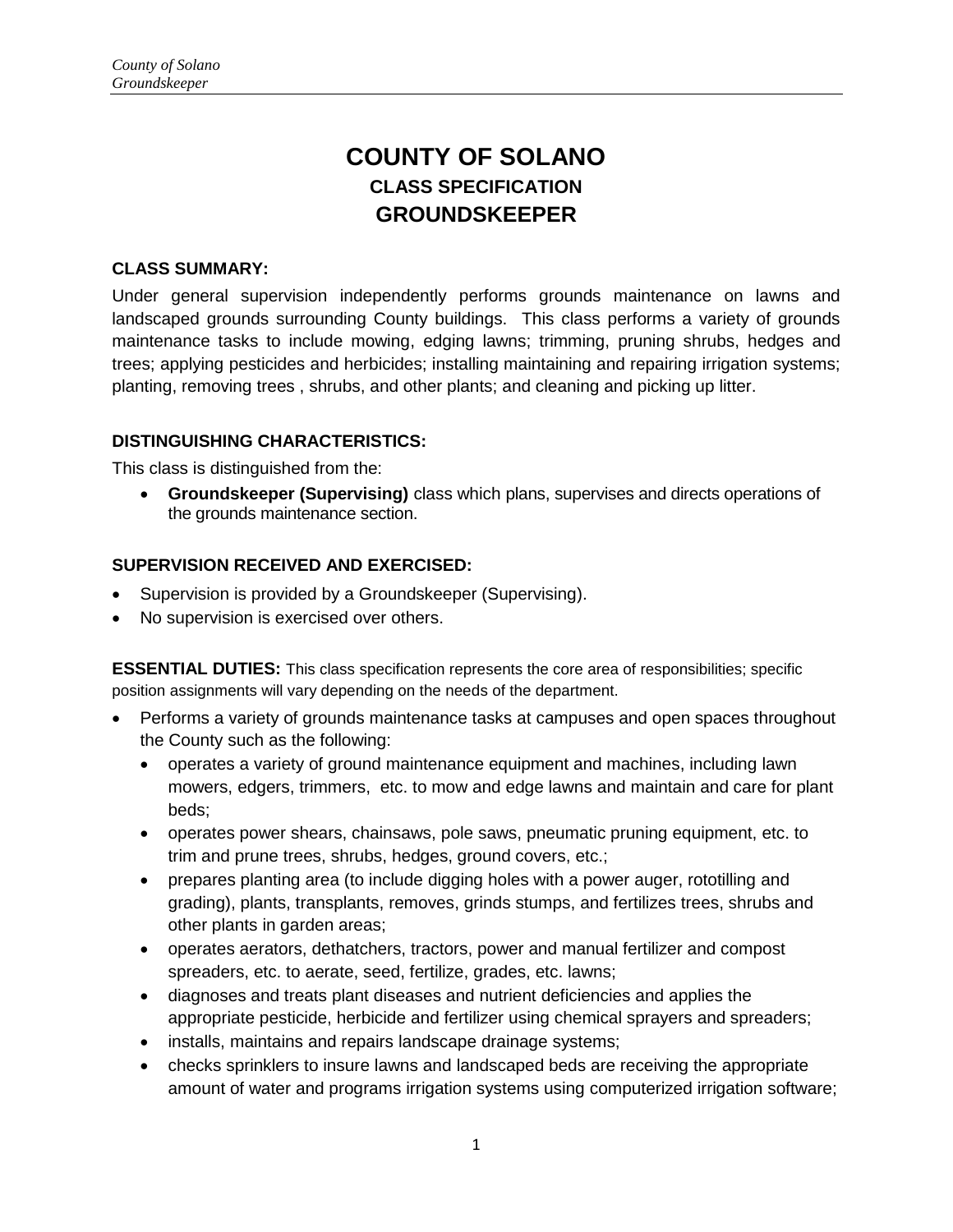- operates blowers, tractors, walk-behind vacuums, power washers, etc. to perform general ground clean up, including removing litter and debris, including fecal matter, and cleaning paths and walkways; and
- transports landscape and other related debris to applicable disposal locations.
- Installs, maintains, troubleshoots, and repairs irrigation systems to include electronic water controllers, electric valves, spray and drip sprinklers, etc.
- Maintains and performs minor repairs to power and hand tools and landscape equipment.
- Places barricades, safety tape and cones around work areas to maintain areas and to protect the public from potential hazards.
- Maintains records related to equipment operation and maintenance, service requests and other ground maintenance activities.
- Provides instructions on performing ground maintenance work safely and efficiently to extra-help seasonal employees and/or inmate crews and verifies satisfactory completion of work or provides oversight.
- Performs other duties as assigned.

## **EDUCATION AND EXPERIENCE:**

- **Education:** High School Diploma, GED, or equivalent; **AND**
- **Experience:** Equivalent to one year of full-time paid experience performing general grounds maintenance work for a commercial and/or governmental agency.

# **LICENSING, CERTIFICATION AND REGISTRATION REQUIREMENTS**:

 Applicants are required to possess a valid California Driver's License, Class C. **Note:** The driver's license must be kept current while employed in this class.

# **REQUIRED KNOWLEDGE, SKILLS AND ABILITIES:**

## **Knowledge of:**

- Lawn and plant care, to include irrigation, fertilization, and pruning methods and techniques.
- Insect and disease control.
- Tools and equipment used in grounds maintenance.
- Equipment, maintenance, and operation.
- Safety Data Sheets.
- Centralized Irrigation Systems (CIS) or components.
- Pesticides, herbicides and fertilization application.
- Basic English composition, spelling, grammar, vocabulary, and punctuation for both written and oral communications.
- Basic mathematics to compute land area, to determine the amount of a pesticide, herbicide and fertilizer to use, etc.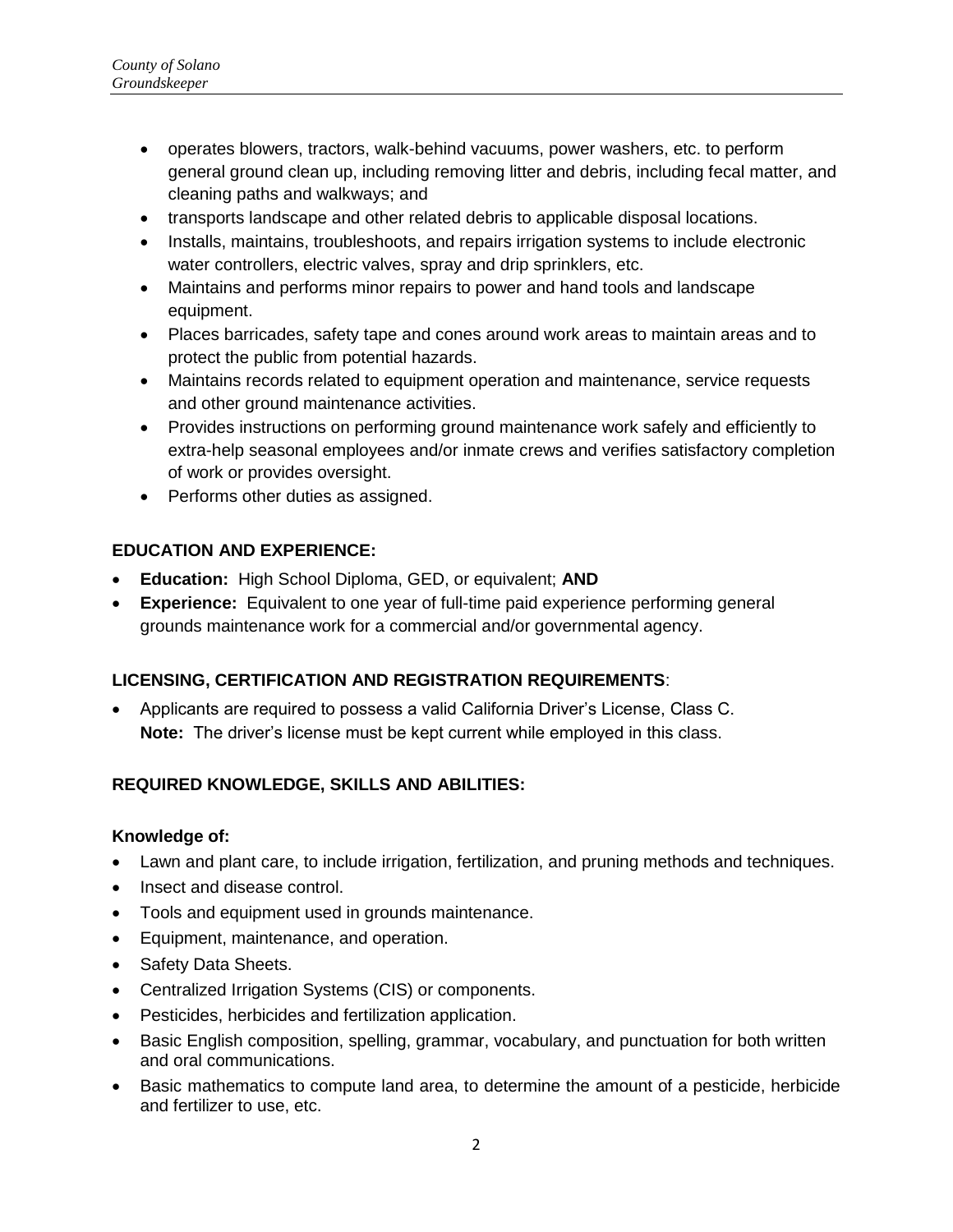- Basic sanitary procedures and techniques when dealing with bodily fluids.
- Standard office procedures, practices, equipment, personal computers, and software, to include smart phones to receive work orders, text photographs for review of safety or plant/lawn issues, etc.

#### **Skill and/or Ability to:**

- Safely and efficiently operate and maintain manual and power equipment used in grounds maintenance work, such as pruning shears, chemical sprayers, mowers, edgers, and blowers.
- Use appropriate safety gear and protective safety equipment
- Apply pesticides, herbicides and fertilizers.
- Recognize and treat diseased and damaged plants, lawns and trees.
- Operate, repair, and maintain irrigation and Centralized Irrigation Systems (CIS).
- Work with and speak to various cultural and ethnic individuals and groups in a tactful and effective manner.
- Establish and maintain effective working relationships.
- Establish good relationships with the public, and internal customers.
- Read and understand pesticide, herbicide and fertilizer application instructions, equipment manuals, information on plant diseases and on insects causing plant damage, etc.
- Demonstrate tact and diplomacy.
- Follow verbal and written instructions.
- Maintain accurate records and document actions taken.
- Use modern office equipment to include computers, smart phones, and related software applications.

## **PHYSICAL REQUIREMENTS :**

- Mobility and Dexterity: This class typically requires employees to perform the following: (1) balancing, stooping, kneeling, reaching, crawling, reaching, fingering, grasping, and repetitive motion; (2) climbing and working safely on ladders and step ladders with a total weight that does not exceed the weight capacity of the ladder; and (3) standing or walking approximately seven hours per day on uneven surfaces.
- Lifting, Carrying, Pushing and Pulling Heavy work: This class typically requires employees to perform the following: exerting up to 100 pounds with assistance of force occasionally, and/or lifting up to 50 pounds frequently, and /or up to 20 pounds of force constantly to move objects.
- Vision: This class requires employees to have close visual acuity, with or without correction, to prepare and analyze data and figures, view a computer terminal, read, and to distinguish between normal and off shade colors and to read gauges and meters in dimly lighted areas etc. Employees are also required to have depth perception and good eye-to-hand coordination in order to operate a motor vehicle and to operate a variety of hand and power tools.